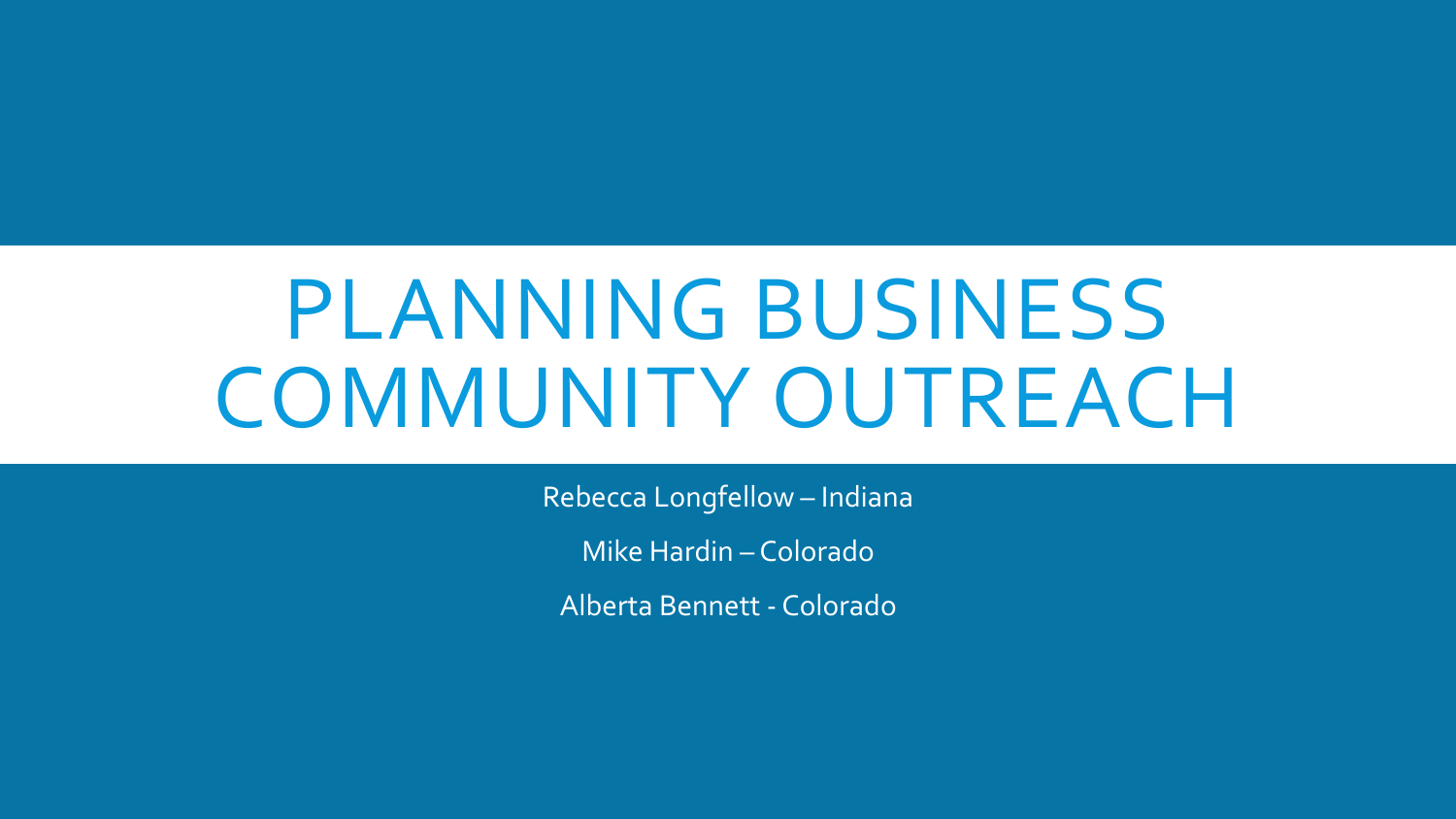### THE BASICS

- 1. Purpose of the SOS in relation to business entity filings (ministerial vs. legal review)
- 2. Information that is filed goes on the public record
- 3. How to obtain certified copies
- 4. How to obtain/validate a certificate of existence or good standing
- 5. Welcome letter/next steps/congratulations
- 6. How your office sends reminders (what, when, to whom)
- 7. Entity dashboard or summary/homepage
- 8. FAQs, Chatbot
- 9. Office hours and contact information
- 10.Delivery information and processing times
- 11.Where to find forms list
- 12.Disclaimers on legal advice
- 13.Forms of payment accepted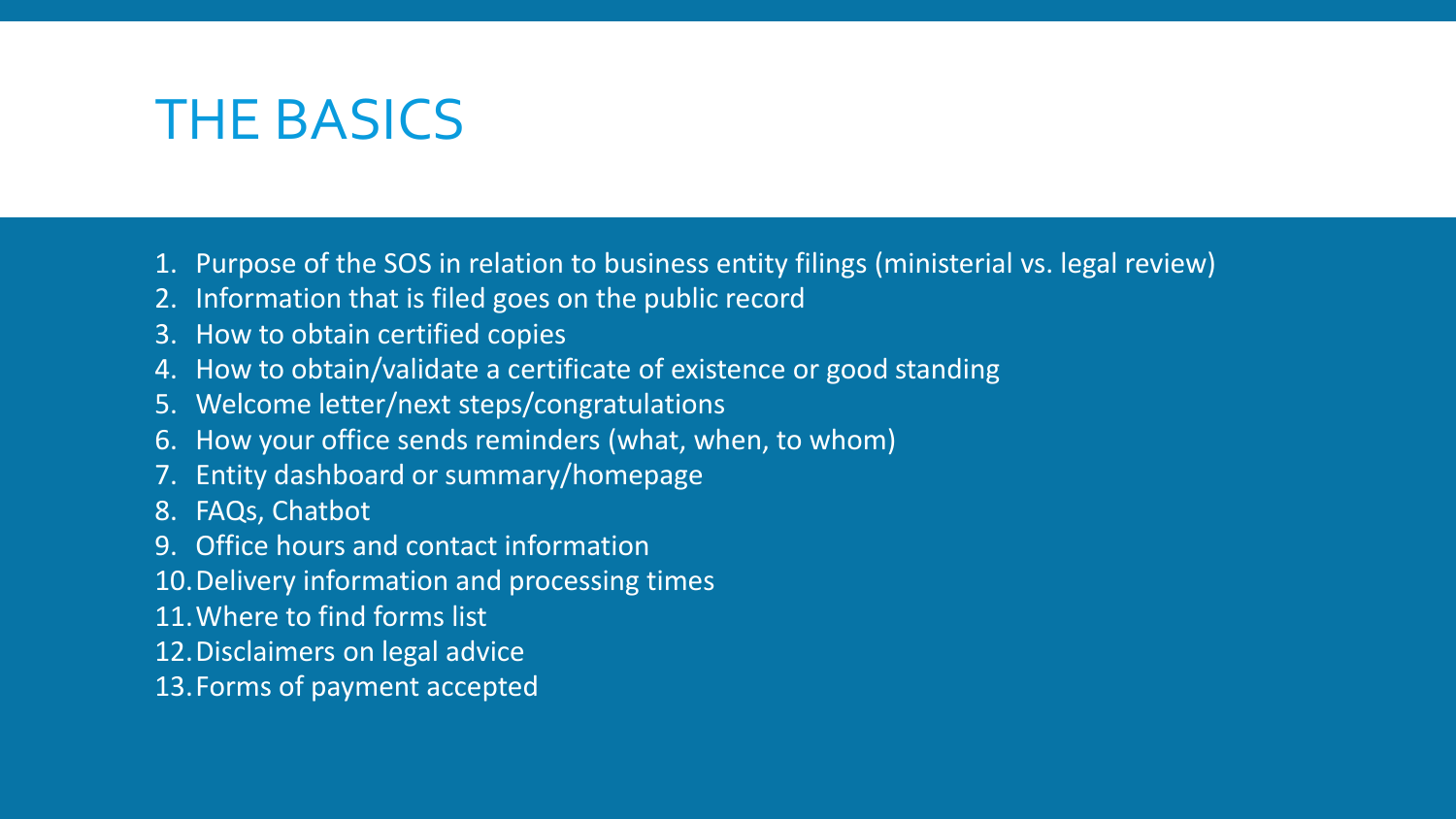## HELPFUL TIPS

### 1. Business identity theft

- a. What your office is doing to help prevent it
- b. Email notifications
- c. Lock down business to certain users
- 2. Scam mailers
	- a. SOS comparison PDF
	- b. Scam examples (mailers, text, emails, etc.…)
- 3. Saved payment or electronic wallet
- 4. Commercial registered agent dashboard
- 5. Share your top call types, rejection reasons, and common filing mistakes
- 6. eLearning or other training offered by organization
- 7. Other agencies to reference (Department of Revenue, Regulatory Affairs, Labor)
- 8. Department web links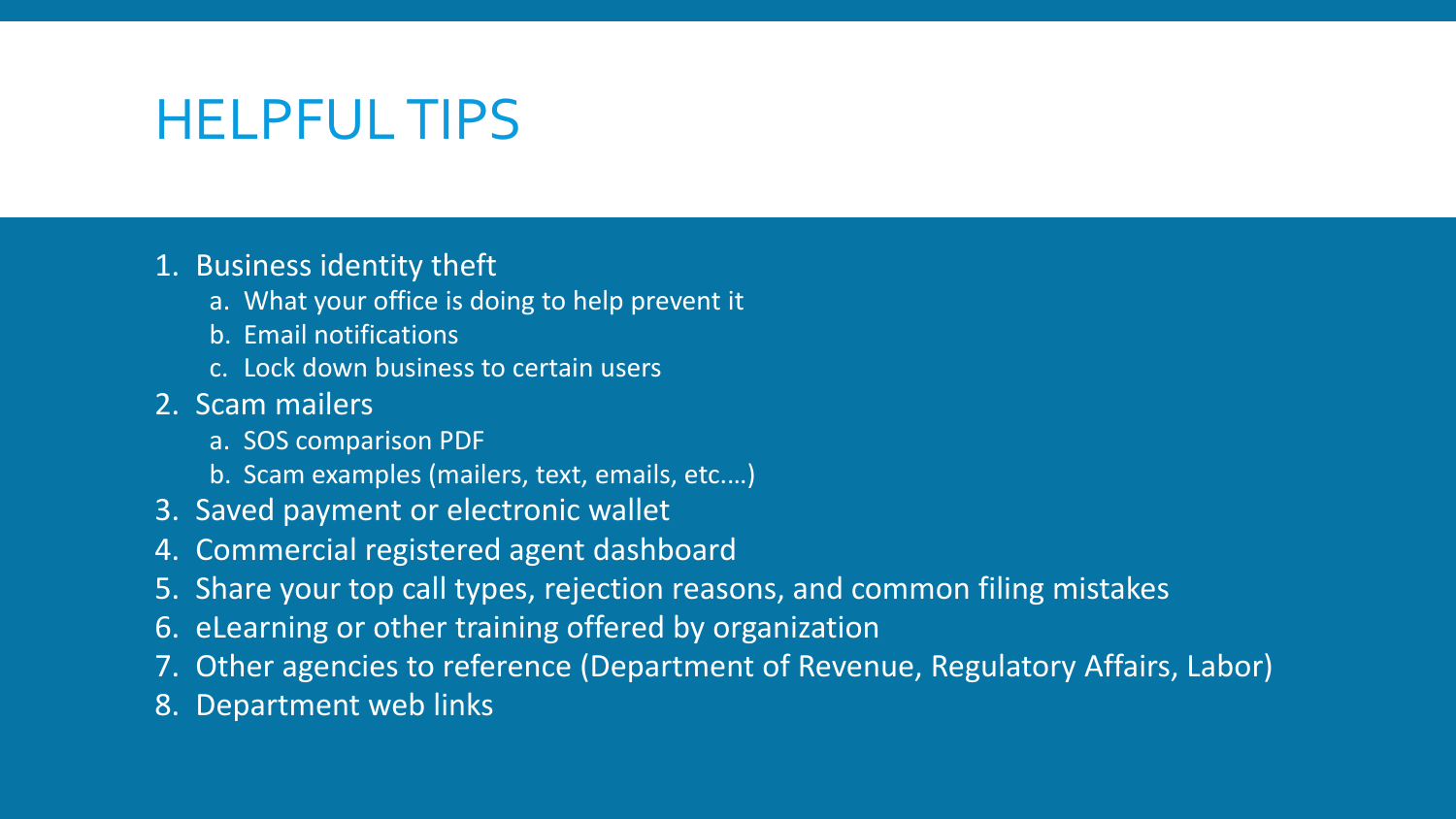### **HELPFUL TIPS**

#### eLearning

Starting a business in Colorado

What's next for my new business?

Secure business filing

Learn about business data

Statement of foreign entity authority (SOFEA) filing

#### **Help & resources**

Alerts and cautions

Protect your business from identity theft

**FAQs** 

Online payment information

Access your prepaid account

Prepaid account application (PDF)

Prepaid account debit form (PDF)

Toll road and toll highway companies listing

Checklist for new businesses

Glossary of terms

**Helpful business links** 

News archive

**Quarterly Business and Economic Indicators Report**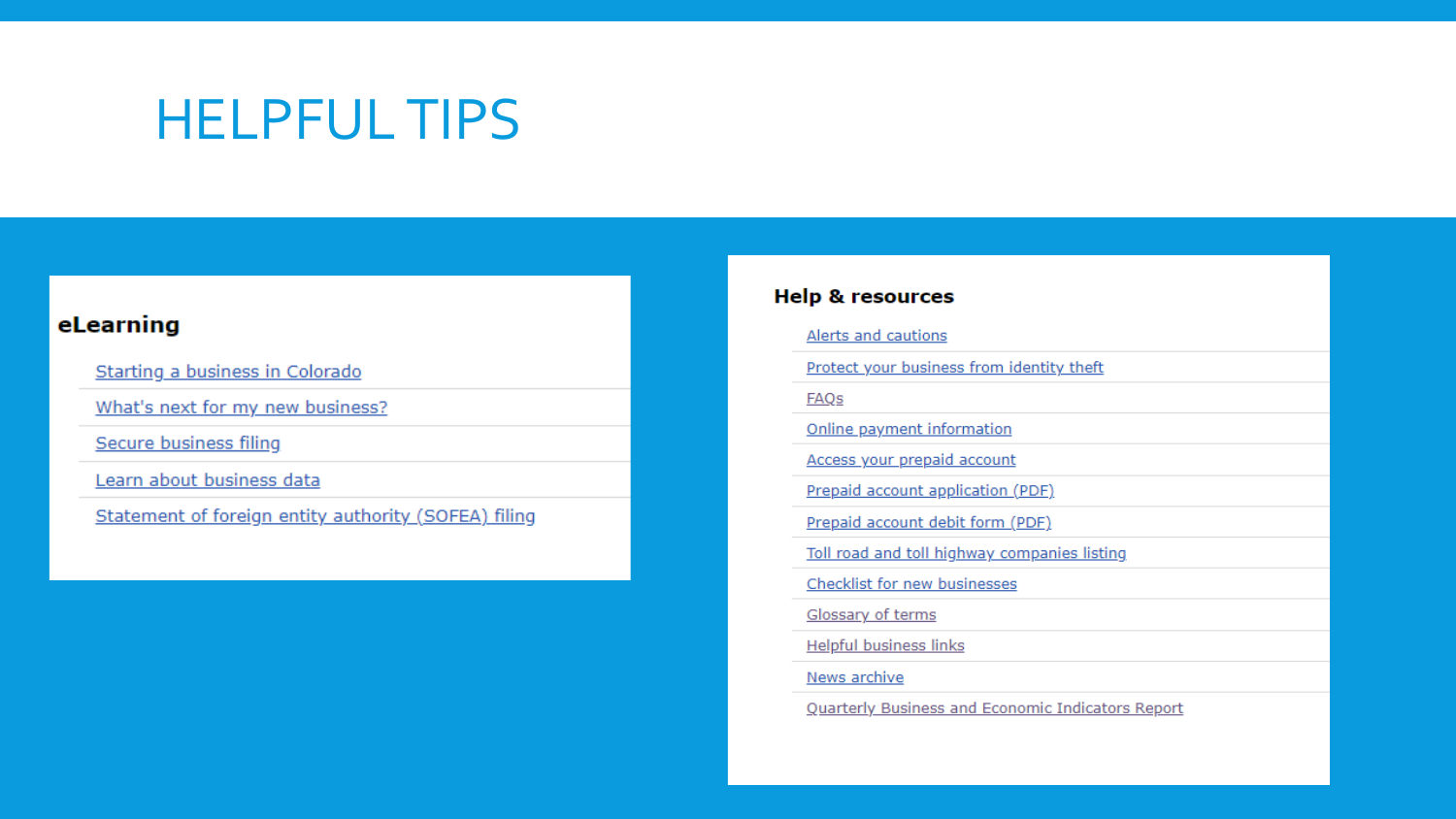# ONGOING RESPONSIBILITIES

### 1. Requirements for reporting

- a. Business entity reports
- b. Change documents
- c. Corrections
- d. Amendments
- 2. Why and when businesses are administratively dissolved/delinquent
	- a. How to reinstate or cure (how long it takes and what it costs)
	- b. Deadlines for reinstatements
- 3. Importance of maintaining a current mail and email address with your office
- 4. Trade names vs. Trademarks